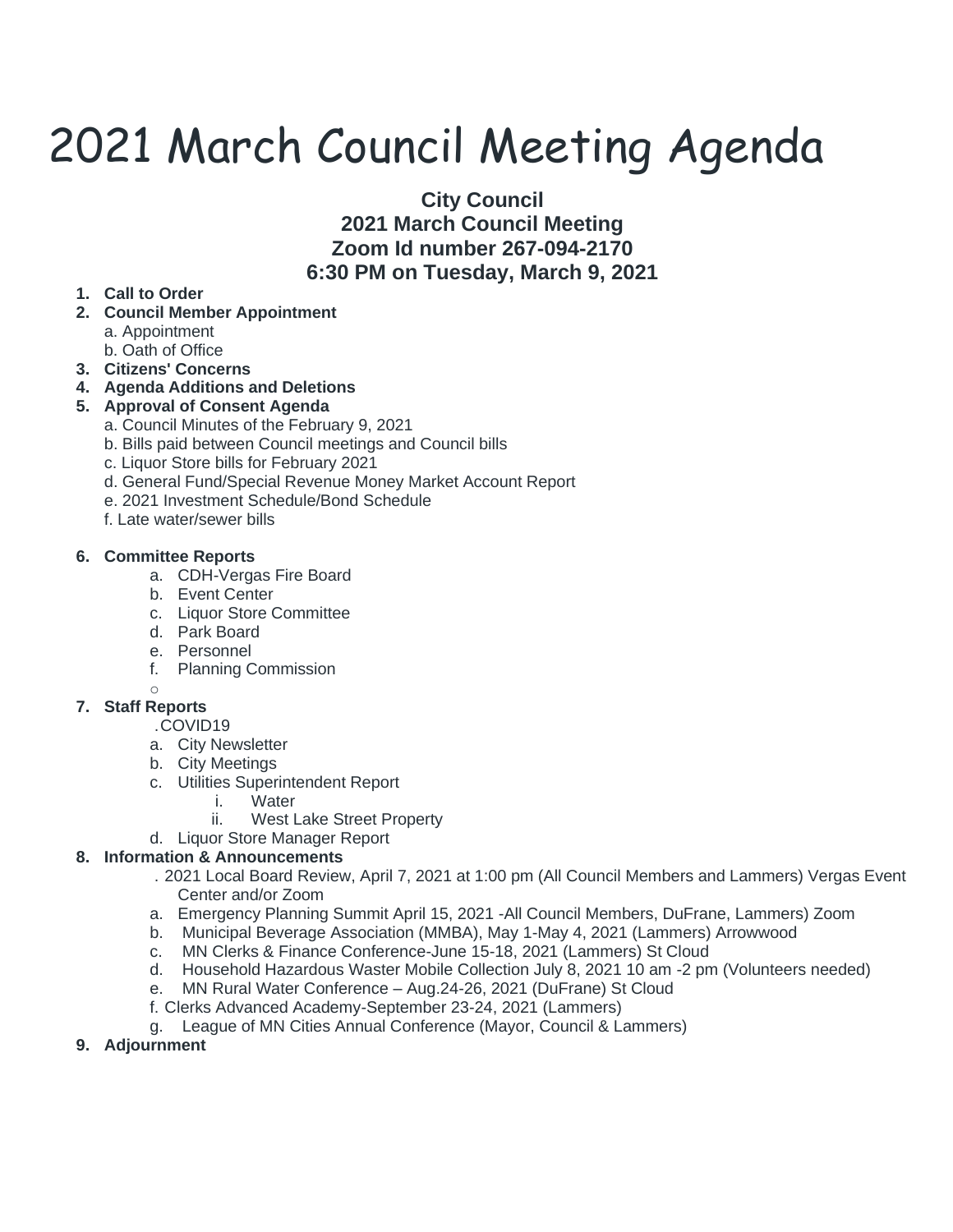## CITY OF VERGAS COUNCIL AGENDA VERGAS EVENTS CENTER & ZOOM Tuesday, March 9, 2021

The City Council of Vergas met at 6:30 pm, on Tuesday, March 9, 2021 at the Vergas Event Center and on a Zoom virtual meeting with the following members present: Mayor Julie Bruhn, Council Members: Logan Dahlgren, Bruce Albright and Natalie Fischer. Absent: none. Also present: Clerk/Treasurer Julie Lammers, Utilities Superintendent Mike DuFrane, StevePeloquin,JeffHatlewick, JillShipman,SherriHanson,PaulPinke,AustinTegtmeierandBarbie Porter of the Frazee-Vergas Forum.

Mayor Julie Bruhn called the meeting to order.

Council members discussed applications Paul Pinke and Austin Tegtmeier as Council board members to replace the vacancy left by Julie Bruhn in January when she became Mayor. Motion by Albright, seconded by Dahlgren to appoint Paul Pinke as Council Member until December 2022. Voting yes: Dahlgren, Albright and Fischer. Voting no: none. Motion carried.

Clerk-Treasurer Julie Lammers administered oath of office to Council Member Paul Pinke. Bruhn reviewed Pinke's Council Portfolios.

No citizens' concerns were discussed.

Motion by Pinke, seconded by Dahlgren to accept agenda with the additions of Food Trucks and picnic tables request. Voting yes: Dahlgren, Albright, Pinke and Fischer. Voting no: none. Motion carried.

Motion by Fischer, seconded by Pinke to approve the following consent agenda items: Council Minutes of the February 9, 2021 Bills paid between Council meetings and Council bills totaling \$22,303.57. Liquor Store bills for February 2021 totaling \$43,336.92. General Fund/Special Revenue Money Market Account Report 2021 Investment Schedule/Bond Schedule Late water/sewer bills Voting yes: Dahlgren, Pinke, Albright and Fischer. Voting no: none. Motion carried.

Jill Shipman, owner of Otter Coffee requested the City allow a Food Truck parked on Main Street with the City providing picnic tables and barricades for music along side her buildings on Thursdays from June 3 - August 19, 2021. DuFrane questioned the amount of time it would take city employees to set up and move tables each week. Motion by Pinke, seconded by Fischer to allow music and food truck on Thursdays from June 3-Aug 19, 2021 after 4:00 pm with the City dropping off tables and barricades if Otter Tail County approves the request for the use on Main Street. Voting yes: Dahlgren, Pinke, Albright and Fischer. Voting no: none. Motion carried.

Bruhn reviewed the CDH-Vergas Fire Board information provided at their annual meeting. Many of the fire calls were mutual aid and we had one more call than the year before.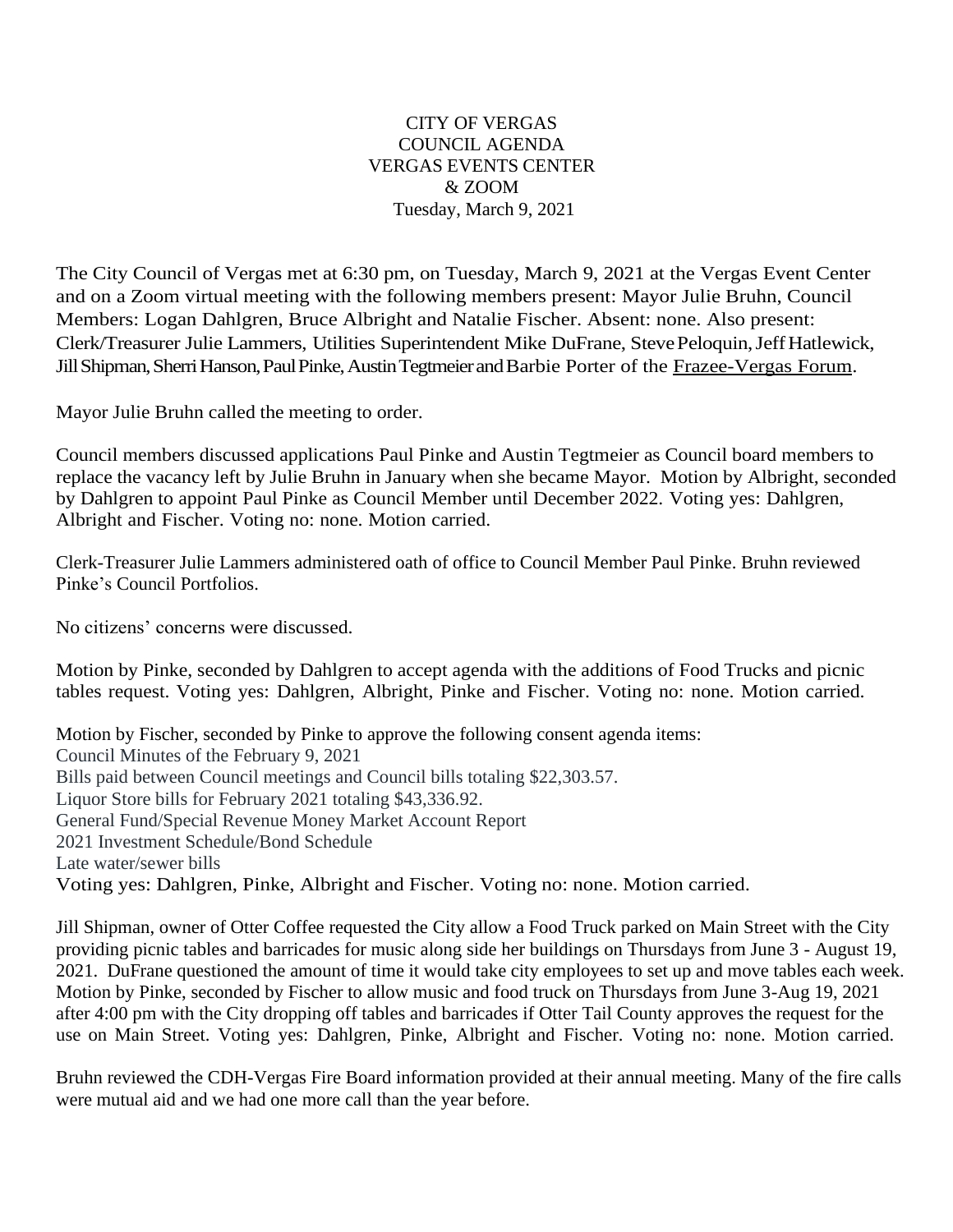Lammers reviewed the Vergas Event Center meeting held on February 10, 2021 (minutes available at the Vergas City Office). The smart room at the event center is completed and the committee is working on a smart room policy. Invited everyone to the Event Center Fundraiser of beer and pizza on April 15, 2021. Motion by Albright, seconded by Pinke to allow event center committee to spend up to \$1,000 for WIFI cameras in the event center. Voting yes: Dahlgren, Albright, Pinke and Fischer. Voting no: none. Motion carried.

Sherri Hanson reviewed the Park Board meeting held on February 25, 2021 (minutes available at the Vergas City Office). Motion by Pinke seconded by Fischer to add Maggie Puetz as a voting member of the Vergas Park Advisory board. Voting yes: Pinke, Dahlgren, Albright and Fischer. Voting no: none. Jill Shipmen reviewed Pickle Ball. Discussed map of baseball area and proposed pickle ball court area (map attached to minutes). Budget is \$127,000 for the pickle ball courts and \$25,000 for basketball courts, the goal of the pickle ball group is to be able to use the courts by the end of June. Requested the Council allow City fund at West Central Initiative to raise funds for the pickle ball courts and to have approval to move forward. The City will not have any expenses to build pickleball courts but will take over maintenance of the courts once the courts are completed. Peloquin reviewed the issues of the Pickle Ball court is to be sure the city owns the property and there are no easements, city will own, insure and maintain once they are completed. Motion by Albright, seconded by Pinke to allow pickleball court to raise funds thru West Central Initiative as fundraising fiscal agent and to approve the concept presented in the map provided. Voting yes: Dahlgren, Albright, Pinke and Fischer. Voting no: none. Motion carried. Peloquin stated once the details are worked out, we will need a formal agreement regarding the pickleball courts. Hanson invited everyone to the Park Citizen Group to the Event Center on March 11, 2021 and April 22 Earth Day celebration. Discussing routes coming into Vergas by snowmobilers. Goettel property has been purchased by new owners and the City has no obligation to install/construct platform. Peloquin stated we do not have any rights to work on the property outside of our easement area without current property owner agreement. City needs to wait until new property owner contacts the City to be able to proceed. Bruhn thanked Hanson and park board for all their work.

Bruhn reviewed the personnel committee meeting of February 23, 2021 (minutes available at the Vergas City Office). and Liquor Store committee meeting of February 10, 2021. Motion by Albright, seconded by Pinke to begin the process recommended by the personnel committee to divide the current position of Clerk-Treasurer-Liquor Store Manager to a working Liquor Store manager with the supervision of the Clerk-Treasurer. Voting yes: Dahlgren, Pinke, Albright and Fischer. Voting no: none. Motion carried. Bruhn reviewed the position of Maintenance Operator Matt Engebretson with the recommendation from the personnel committee to increase him to the next step with a 40-cent raise. Motion by Pinke, seconded by Dahlgren to approve 40 cent rate increase to Maintenance Operator Matt Engebretson. Voting yes: Dahlgren, Pinke, Albright and Fischer. Voting no: none. Motion carried.

Albright reviewed Planning Commission meeting minutes of February 22, 2021 (minutes available at the Vergas City Office). Albright reviewed meeting with DuFrane and Keith Bunkowske regarding Town Line Road. Bunkowske would like to see Town Line Road dedicated and right of way easements obtained and following legal proceedings; the City would be able to proceed working on the road. Planning Commission will need to work more on this item once pins are found and survey document is received. There will be a public hearing regarding the gravel permit on Monday, March 22, 2021 at 6:00 pm.

COVID 19 information was provided by Lammers with no updates.

City newsletter information was discussed. Motion by Albright, seconded by Fischer to allow the Mayor and Council members to write articles in the City newsletter. Voting yes: Dahlgren, Pinke, Albright and Fischer. Voting no: none. Motion carried.